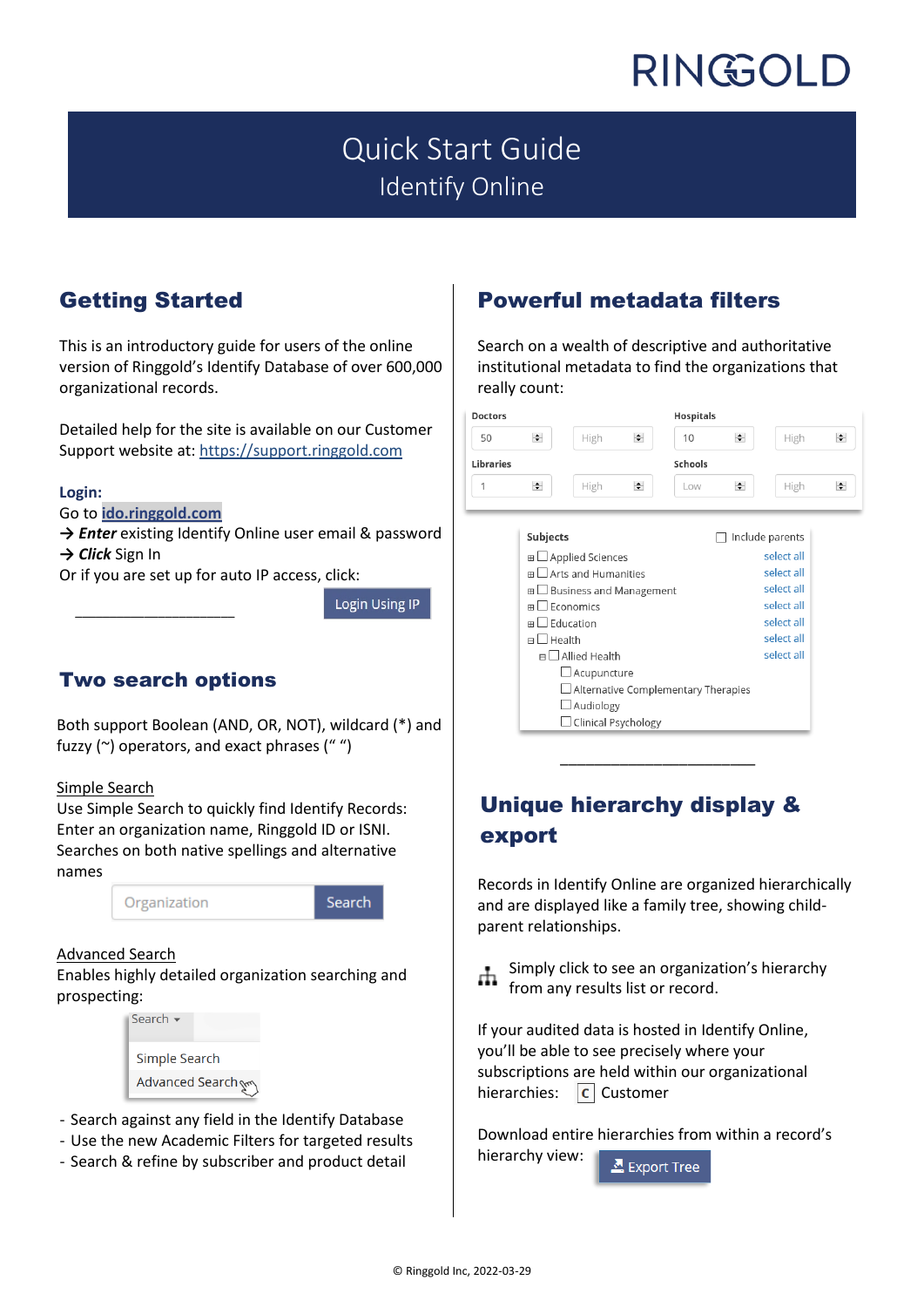### Smarter search results

Use the multiple options on any search results page to get to the organizations that really matter:

**Refine By** - Ringgold Type and Tier, regions, size **Filter By** - specific names and locations **Sort By** - new ways to order your list **Easy Downloading** - one-click to get search results quickly on your desktop

**O** Download Results

#### **Straightforward results with simplified new icons**

Full Identify Record detail

Hover here for list of record's alternative names

**H** Shows direct hierarchy of the organization

- **ITI** Indicates and shows multiple parents of the
- organization
- View simplified hierarchy from this record
- CD Indicates Direct Customer
- **C**<sub>I</sub> Indicates Indirect Customer

**C<sub>DI</sub>** Indicates Direct and Indirect Customer

#### **Easily save, organize and share your search results**

Custom-categorize your searches for fast retrieval and share with your colleagues



\_\_\_\_\_\_\_\_\_\_\_\_\_\_\_\_\_\_\_\_\_\_\_

## Find your direct & indirect customers fast

Use the special search options to find your customers fast, if your data is hosted by Ringgold:

#### Misc. Filters

 $\Box$  is customer of 1 or more products  $\Box$  is not customer of any product  $\Box$  is consortium  $\Box$  is consortium member  $\Box$  is consortium with customer member(s)

Products **Broken Bones Monthly** Head, Shoulders, Knees and Toes Indian Journal of Bone Technicians Journal of Bones & breakages ournal of Humeroulnar and Humeroradial joint ournal of Joints, Failures & Fractur Journal of Repetitive stress injuries Knees, Elbows & Toes

#### **Search by customer detail**

Use the new search fields to find product data and organizations that you have business with:

#### **Customer Information**

**Customer ID** 

Customer ID

#### **Sales Contact - Surname**

Sales Contact - Surname

#### **Datasets**

Datasets allow you to combine and compare new or saved queries to find similarities and differences between different result sets. For more assistance with this advanced feature see:

[https://support.ringgold.com/identify-online-datasets.](https://support.ringgold.com/identify-online-datasets)

\_\_\_\_\_\_\_\_\_\_\_\_\_\_\_\_\_\_\_\_\_\_\_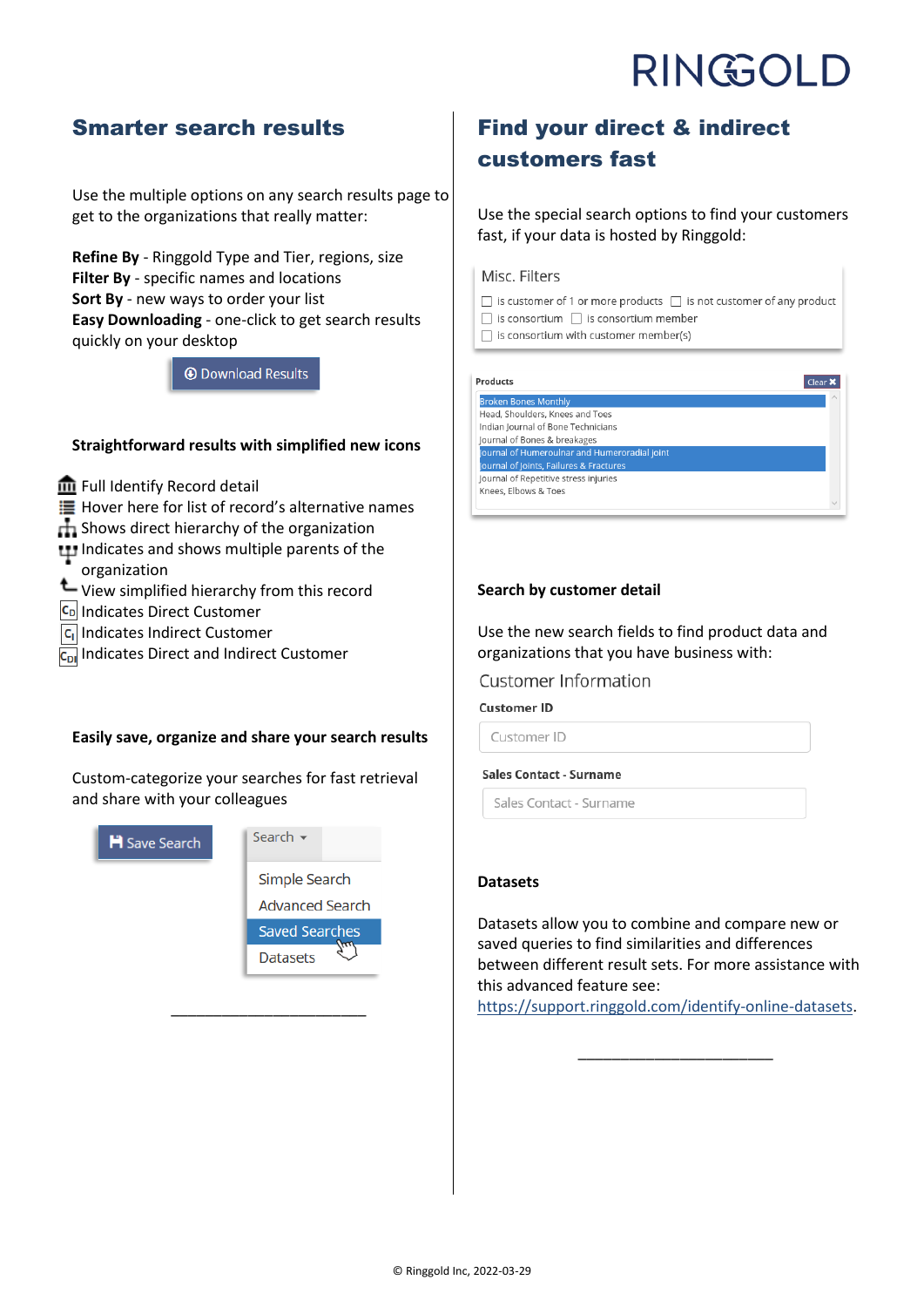## Richly detailed organization records

| <b>Full metadata elements</b>       | Organization: University of Manchester                                                    |                                         |              |                                             |                                                   |                                                  |                                                                    |   |
|-------------------------------------|-------------------------------------------------------------------------------------------|-----------------------------------------|--------------|---------------------------------------------|---------------------------------------------------|--------------------------------------------------|--------------------------------------------------------------------|---|
| available in the Identify           | Ringgold ID: 5292                                                                         |                                         |              |                                             |                                                   |                                                  |                                                                    |   |
|                                     | Optional Fields -<br><b>H</b> View Hierarchy<br>Send Feedback<br><b><i>O</i></b> Download |                                         |              |                                             |                                                   |                                                  |                                                                    |   |
| Online record view,                 | Location Information                                                                      |                                         |              | <b>URLs</b>                                 |                                                   |                                                  |                                                                    |   |
| including Product Details           | Field<br>Value                                                                            |                                         |              |                                             | <b>Type</b>                                       |                                                  | URL                                                                |   |
|                                     | City                                                                                      |                                         | Manchester   |                                             | <b>Primary Domain</b>                             |                                                  | www.manchester.ac.uk                                               |   |
|                                     | Admin Area Level 1                                                                        |                                         |              | England                                     |                                                   | <b>Library Site</b>                              | www.library.manchester.ac.uk                                       |   |
|                                     | Admin Area Level 2                                                                        |                                         |              | <b>Greater Manchester</b>                   |                                                   | <b>Former Site</b>                               | man.ac.uk                                                          |   |
|                                     | Admin Area Level 3                                                                        |                                         | Manchester   |                                             | <b>Former Site</b>                                |                                                  | owl.man.ac.uk                                                      |   |
| Customize your view of              | Post Code                                                                                 | M13 9PL                                 |              |                                             | <b>Former Site</b>                                |                                                  | www.mrchear.info                                                   |   |
|                                     | Country                                                                                   | <b>United Kingdom</b>                   |              |                                             | <b>Former Site</b>                                |                                                  | www.prospects.ac.uk                                                |   |
| organization records                | <b>Details</b>                                                                            |                                         |              |                                             | <b>Former Site</b><br>www.umist.ac.uk             |                                                  |                                                                    |   |
|                                     | Field                                                                                     |                                         | Value        |                                             | <b>IPs</b>                                        |                                                  |                                                                    |   |
|                                     | <b>Type</b>                                                                               |                                         | academic     |                                             | IP                                                |                                                  |                                                                    |   |
|                                     | Reach                                                                                     |                                         | Regional     |                                             |                                                   | 217.155.205.40                                   |                                                                    |   |
| Optional Fields -                   | <b>Activity_status</b>                                                                    |                                         | Active       |                                             | 86.140.51.101                                     |                                                  |                                                                    |   |
|                                     | Governance                                                                                |                                         | Government   |                                             | 86.157.123.143                                    |                                                  |                                                                    |   |
| √ External Metadata                 | Governance                                                                                |                                         | Academia     |                                             | <b>Alternate Names</b>                            |                                                  |                                                                    |   |
|                                     | <b>Economic Model</b>                                                                     |                                         | Non-Profit   |                                             |                                                   |                                                  |                                                                    |   |
| <b>Carnegie Data</b>                | Level                                                                                     |                                         | $\mathbf{0}$ |                                             | <b>Type</b>                                       | Altname                                          |                                                                    |   |
|                                     | Number of Sites                                                                           |                                         | Multiple     |                                             | $\mathsf{L}\mathsf{B}$                            | Ahmed Iqbal Ullah Race Relations Resource Centre |                                                                    |   |
| √ Customer Summary                  | <b>Ringgold Tier</b>                                                                      |                                         | A4           |                                             | LB<br>John Rylands Library                        |                                                  |                                                                    |   |
| $\sqrt{URLs}$                       | Size                                                                                      |                                         | 37925        |                                             | <b>Missions</b>                                   |                                                  |                                                                    |   |
|                                     | Staff<br>4720                                                                             |                                         |              | <b>Mission</b>                              |                                                   |                                                  |                                                                    |   |
| lps                                 | <b>External Metadata</b>                                                                  |                                         |              |                                             | Research/Perform                                  |                                                  |                                                                    |   |
| √ Alternate Names                   | <b>Field</b><br>Value                                                                     |                                         |              | Teaching/Higher Education/Distance Learning |                                                   |                                                  |                                                                    |   |
|                                     | <b>ISNI</b>                                                                               | 0000 0004 0627 2955                     |              |                                             | Teaching/Graduate Education/Distance Learning     |                                                  |                                                                    |   |
| $\sqrt{\mathsf{Missions}}$          | Open Funder Registry ID                                                                   | http://dx.doi.org/10.13039/501100000770 |              |                                             | Teaching/Professional Education/Distance Learning |                                                  |                                                                    |   |
|                                     | SFJ                                                                                       | 3a                                      |              |                                             | Subjects                                          |                                                  |                                                                    |   |
| $\sqrt{\overline{\text{Subjects}}}$ | <b>IISC</b>                                                                               | $\overline{1}$                          |              |                                             | Subjects                                          |                                                  |                                                                    |   |
| √ Inferred Subjects                 | Carnegie Data                                                                             |                                         |              |                                             | There are no records for this section             |                                                  |                                                                    |   |
|                                     | <b>Field</b><br>Value                                                                     |                                         |              | <b>Inferred Subjects</b>                    |                                                   |                                                  |                                                                    |   |
| √ Consortia Membership              | There are no records for this section                                                     |                                         |              |                                             | $2$ 3 4 5 $$ a<br>$\mathbf{1}$                    |                                                  |                                                                    |   |
| √ Consortium Members                | <b>Customer Summary</b>                                                                   |                                         |              |                                             | <b>Ringgold Id</b>                                | <b>Inferred Subject</b>                          |                                                                    |   |
|                                     | Name                                                                                      |                                         |              | Count                                       | 224192                                            |                                                  | Applied Sciences/Agriculture and Food/Crop Science/Biofuels        | 血 |
| √ Customer Data                     | Journal of Bones & breakages<br>$\mathbf{1}$                                              |                                         |              |                                             | 224192                                            |                                                  | Applied Sciences/Agriculture and Food/Food Science/Food Production | 血 |

#### **Find full details about the rich metadata in Identify Records on our Customer Support website:**

- Identify Database Metadata Elements quick reference list of all elements in the Identify Database [http://support.ringgold.com/identify-database-metadata-elements](http://support.ringgold.com/identify-database-metadata-elements/)
- Ringgold Types classification system developed by Ringgold to categorize organizations <http://support.ringgold.com/ringgold-types>
- Ringgold Tiers [http://support.ringgold.com/ringgold-tiers](http://support.ringgold.com/ringgold-tiers/)
- Identify Academic Classifications additional layer of classification for records with Ringgold Type academic/\* [http://support.ringgold.com/identify-classifications](http://support.ringgold.com/identify-classifications/)
- Identify Online Glossary common terms used in Ringgold's Identify Online service [http://support.ringgold.com/identify-online-glossary](http://support.ringgold.com/identify-online-glossary/)

|  | Send Feedback |  |
|--|---------------|--|
|  |               |  |

Effortless new way to get in touch if you'd like us to review records.

#### **O** Download Export records quickly in a variety of formats.

#### $\frac{1}{11}$  View Hierarchy

Immediate and unique view of organizational relationships.